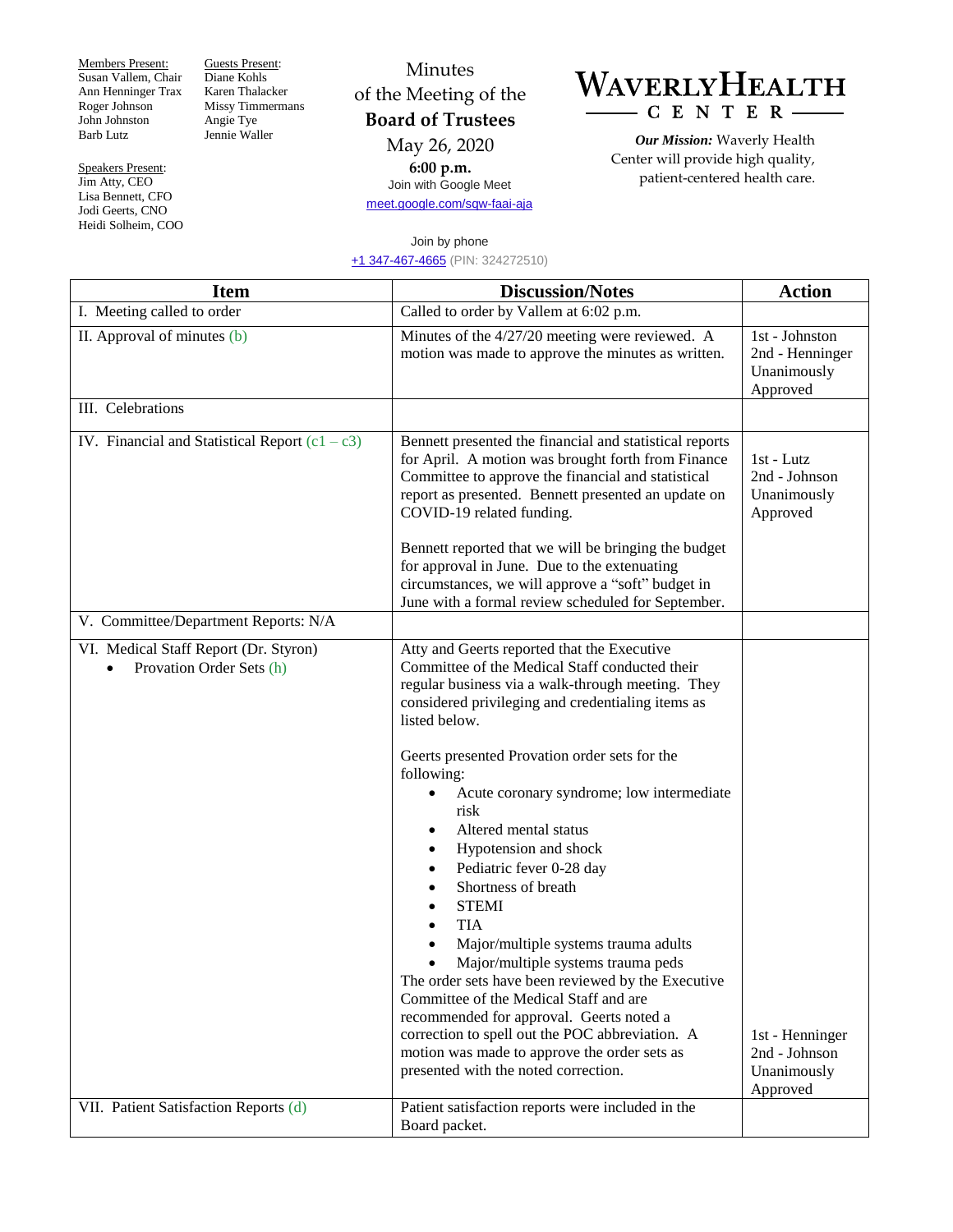| VIII. C.E.O.'s Report                                                                                                                                                                                                                                                                                                                                                                                                             |                                                                                                                                                                                                                                                                                                                                                                                                                                                                                              |                                                                    |
|-----------------------------------------------------------------------------------------------------------------------------------------------------------------------------------------------------------------------------------------------------------------------------------------------------------------------------------------------------------------------------------------------------------------------------------|----------------------------------------------------------------------------------------------------------------------------------------------------------------------------------------------------------------------------------------------------------------------------------------------------------------------------------------------------------------------------------------------------------------------------------------------------------------------------------------------|--------------------------------------------------------------------|
| • Physician Recruitment                                                                                                                                                                                                                                                                                                                                                                                                           | Atty presented an update on physician recruitment.                                                                                                                                                                                                                                                                                                                                                                                                                                           |                                                                    |
| <b>Building Project Update</b><br>٠                                                                                                                                                                                                                                                                                                                                                                                               | Atty and Solheim presented a building project update<br>noting that we are ahead of schedule. Solheim<br>reported she will be bringing the project expense<br>accounting report to the Board at the June meeting.<br>Solheim noted that the virtual groundbreaking was a<br>success with over 1,500 views during the first week.                                                                                                                                                             |                                                                    |
| IX. Old Business                                                                                                                                                                                                                                                                                                                                                                                                                  |                                                                                                                                                                                                                                                                                                                                                                                                                                                                                              |                                                                    |
| X. New Business                                                                                                                                                                                                                                                                                                                                                                                                                   |                                                                                                                                                                                                                                                                                                                                                                                                                                                                                              |                                                                    |
| • Legal Agreement (e)                                                                                                                                                                                                                                                                                                                                                                                                             | Atty presented a request to continue our legal<br>services agreement with Correll, Sheerer, Benson,<br>Engles, Galles & Demro, PLC. A motion was made<br>to approve the agreement for legal services through<br>June 30, 2021 as presented at a cost of \$41,250.                                                                                                                                                                                                                            | 1st - Johnson<br>2nd - Henninger<br>Unanimously<br>Approved        |
| Cooling Chemical Agreement (f)<br>٠                                                                                                                                                                                                                                                                                                                                                                                               | Solheim presented a proposal for a three year<br>agreement with ChemTreat for cooling chemicals.<br>The agreement is for chemicals that we are currently<br>using, at a cost savings. The cost also includes a<br>piece of lease to own equipment. A motion was<br>made to approve the proposal as presented.                                                                                                                                                                                | 1st - Johnston<br>2nd - Henninger<br>Unanimously                   |
| High School Athletic Training Coverage                                                                                                                                                                                                                                                                                                                                                                                            | Solheim presented a request from Waverly-Shell<br>Rock (W-SR) Community Schools to provide<br>funding assistance for their athletic training program<br>again for the next school year. Discussion was held<br>regarding the health benefit of the athletic training<br>program for the community, and the marketing<br>benefits provided through the Booster Club as a<br>result of our donation. A motion was made to<br>approve a \$10,660 donation for the athletic training<br>program. | Approved<br>1st - Johnson<br>2nd - Lutz<br>Unanimously<br>Approved |
| <b>Request for Privileges:</b><br>Richard Mauer, MD - Courtesy,<br>Ophthalmology, Mauer Eye Center<br>• Marc Romano, PMHNP-BC -<br>Consulting, Psyciatric & Mental<br>Health, Integrated Telehealth Partners<br>• Jennifer Schuchmann, MD - Courtesy<br>(Locums), OB-Gyn, WHC<br>Provisional Appointment to Medical<br>$\bullet$<br>Staff:<br>Carmen Mundt, ARNP - Courtesy,<br>ARNP-General Surgery, CVMS                        | Privileging items were presented as individually<br>listed at left. All files have been reviewed by the<br>Executive Committee of the Medical Staff. The<br>Executive Committee recommends approval. A<br>motion was made to approve all privileging items as<br>individually considered and recommended by the<br>Executive Committee of the Medical Staff.                                                                                                                                 | 1st - Johnston<br>2nd - Henninger<br>Unanimously<br>Approved       |
| <b>Recommendations Regarding</b><br>$\bullet$<br>Provisional Status:<br>• Stacy Huck, CPNP-PC - Active,<br>Pediatrics, WHC<br>• Christina Blake, PMHNP-BC -<br>Consulting, Psychiatric & Mental<br>Health, Integrated Telehealth Partners<br>• Elizabeth Shover, ARNP – Courtesy,<br>ARNP-Orthopedics, CVMS<br>• Shawn Janssen, PA-C - Courtesy, PA-<br>Plastic Surgery, Mason City Clinic<br>• Mary Nading, PA-C – Courtesy, PA- |                                                                                                                                                                                                                                                                                                                                                                                                                                                                                              |                                                                    |